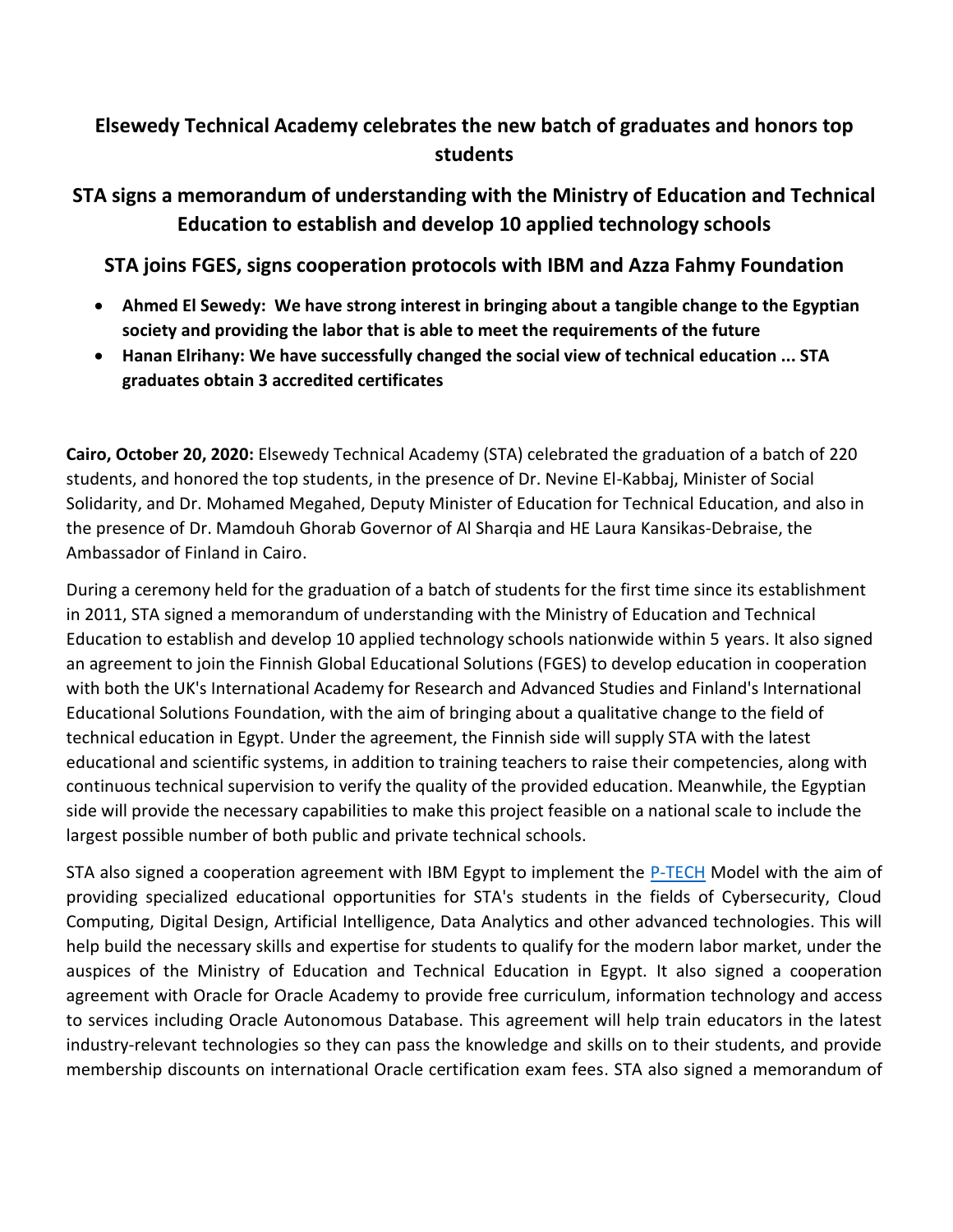understanding with Azza Fahmy Foundation to support technical education and enhance the handicraft skills of the Egyptian workforce through training programs in accordance with the latest international standards.

During the ceremony, Eng. Ahmed El Sewedy, Head of the Board of Trustees of Elsewedy Electric Foundation and President and Chief Executive Officer of Elsewedy Electric, said: "We have a strong interest in providing an added value to society. As an Egyptian company established more than eighty years ago, Elsewedy Electric has an interest that is not limited to the business results, but what is more important for us is that we can make a tangible change to the Egyptian society. Through our work, we have noticed in recent years that the Egyptian workers need more training and stronger capabilities and thus came the idea of establishing STA in 2011 to provide a dual educational model that follows German and Finnish standards, and which connects the theoretical part to the practical needs of the local and international markets."

El Sewedy added: "It is necessary that we have the technical labor that is capable of meeting the requirements of the future. In STA, we have a vision of creating a model example for the Egyptian worker that combines in the academic study practical work in line with international standards, especially as practical work represents not less than 80% of the curricula, with the remaining percentage for theoretical studies. This is in addition to mastering the foreign language, to facilitate dealing with digital transformation technology in the field of industry, along with the skills of online search so that STA graduates become aware of all new developments in the industrial field in which they will specialize".

Established in 2011, STA is an affiliate of Elsewedy Electric Foundation. Located in the Tenth of Ramadan City, STA operates with a capacity of 1200 students, to provide a dual education system that follows Finnish and German standards and links theoretical education to practical training through specializations in steel production, logistics, mechanical works, maintenance and repair of heavy industries, industrial electronics, components of cable and power sector, foodstuff production, and plastics, with the aim of supporting the education system and the professional workforce in Egypt. STA provides practical training in factories so that the percentage of the practical side in curricula is not less than 80%, in addition to the possibility of obtaining an experience certificate from the factories in which training is carried out. The students who are enrolled in those factories are granted a monthly cash allowance for practical training.

"Throughout its long history in the Egyptian market, IBM has heavily focused on bridging the skills gap and investing in skills development to equip Egyptians with the needed digital skills and capabilities to be ready for today's workplace," said Wael Abdoush, General Manager, IBM Egypt, said: "Our collaboration with STA to apply the P-TECH model reinforces our commitment to supporting digital literacy and empower the Egyptian youth with new skills for today's sought-after jobs".

Hanan Elrihany, CEO of Elsewedy Technical Academy, said: "The high level of educational service in STA has led to the increase in enrollments, with the number of admission applicants this year reaching 11,000 students whose applications are examined electronically. This means that we have succeeded in changing the social view of technical education in Egypt, as STA graduates obtain a technical education diploma approved by the Ministry of Education, in addition to the international merits certificate approved by Finland